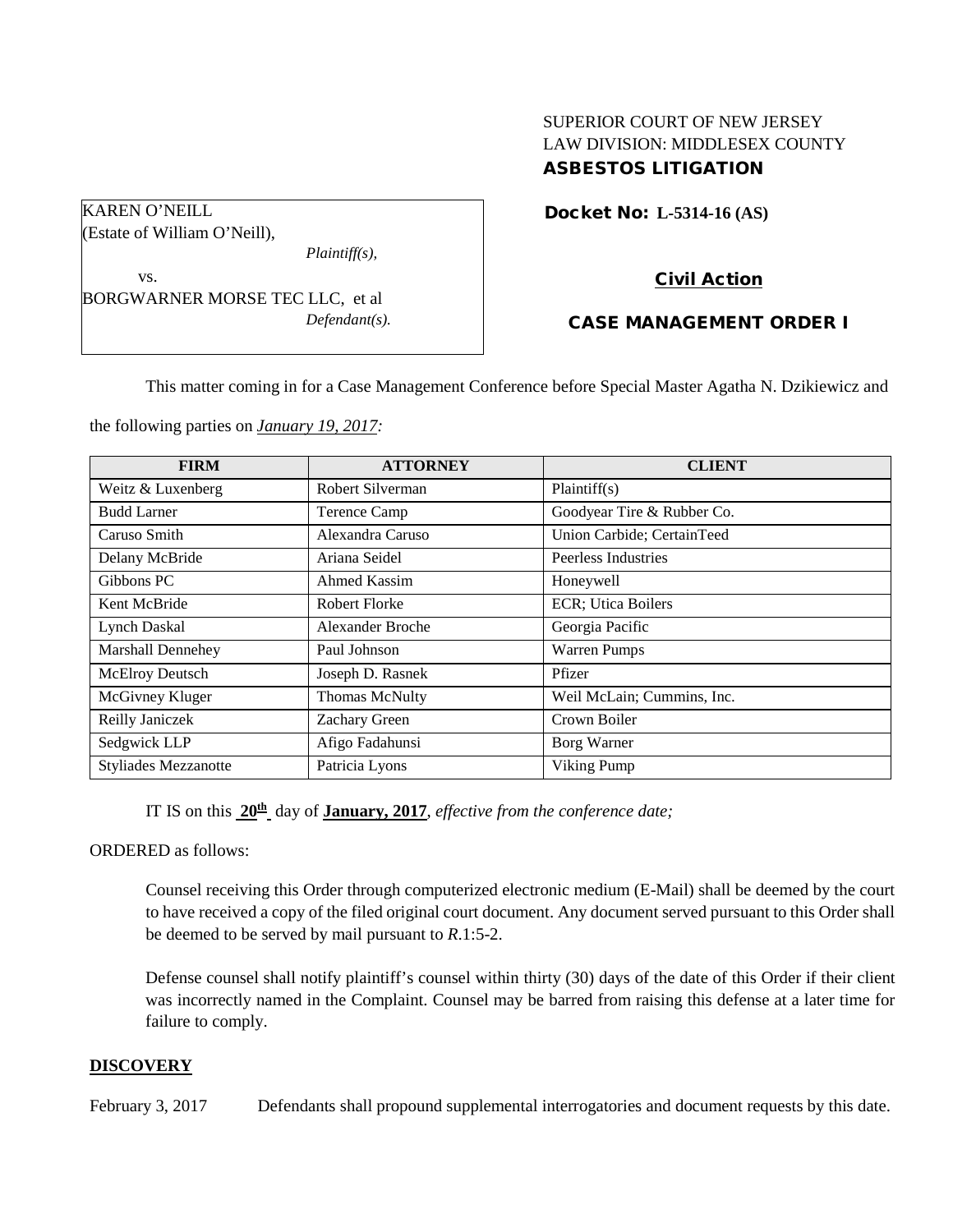- February 28, 2017 Plaintiff shall serve answers to supplemental interrogatories and document requests by this date.
- April 28, 2017 Fact discovery, including depositions, shall be completed by this date. Plaintiff's counsel shall contact the Special Master within one week of this deadline if all fact discovery is not completed.

## **EARLY SETTLEMENT**

April 28, 2017 Settlement demands shall be served on all counsel and the Special Master by this date.

#### **SUMMARY JUDGMENT MOTION PRACTICE**

- May 12, 2017 Plaintiff's counsel shall advise, in writing, of intent not to oppose motions by this date.
- May 26, 2017 Summary judgment motions shall be filed no later than this date.
- June 23, 2017 Last return date for summary judgment motions.

## **MEDICAL DEFENSE**

September 15, 2017 Defendants shall identify its medical experts and serve medical reports, if any, by this date. In addition, defendants shall notify plaintiff's counsel (as well as all counsel of record) of a joinder in an expert medical defense by this date.

#### **LIABILITY EXPERT REPORTS**

- July 31, 2017 Plaintiff shall identify its liability experts and serve liability expert reports or a certified expert statement by this date or waive any opportunity to rely on liability expert testimony.
- September 15, 2017 Defendants shall identify its liability experts and serve liability expert reports, if any, by this date or waive any opportunity to rely on liability expert testimony.

#### **EXPERT DEPOSITIONS**

October 13, 2017 Expert depositions shall be completed by this date. To the extent that plaintiff and defendant generic experts have been deposed before, the parties seeking that deposition in this case must file an application before the Special Master and demonstrate the necessity for that deposition. To the extent possible, documents requested in a deposition notice directed to an expert shall be produced three days in advance of the expert deposition. The expert shall not be required to produce documents that are readily accessible in the public domain.

#### **PRE-TRIAL AND TRIAL**

October 25, 2017 @ 10:00am Settlement conference. All defense counsel shall appear with authority to negotiate settlement and have a representative authorized to negotiate settlement available by phone. Any request to be excused from the settlement conference shall be made to the Special Master no later than 4:00pm of the day prior to the conference.

\_\_\_\_\_\_\_\_\_\_\_\_\_\_\_\_\_\_\_\_\_\_\_\_\_\_\_\_\_\_\_\_\_\_\_\_\_\_\_\_\_\_\_\_\_\_\_\_\_\_\_\_\_\_\_\_\_\_\_\_\_\_\_\_\_\_\_\_\_\_\_\_\_\_\_\_\_\_\_\_\_\_\_\_\_\_\_\_\_\_\_\_\_\_\_\_\_\_\_\_\_\_\_\_\_\_\_\_\_\_